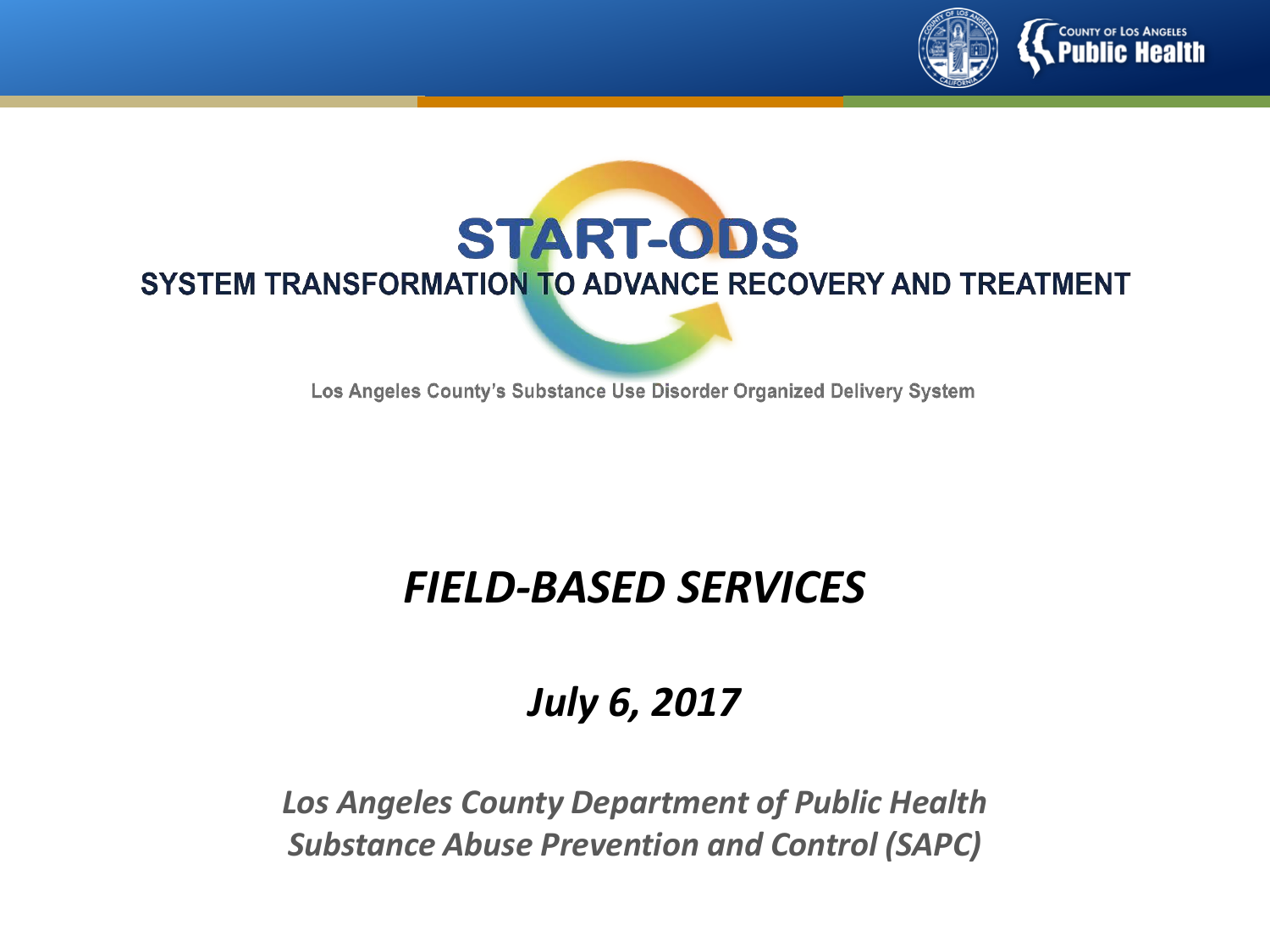

#### **FIELD-BASED SERVICES: OVERVIEW**

- New under START-ODS: Field-Based Services (FBS) is an available delivery method for Outpatient Services, Intensive Outpatient Services, and Recovery Support Services.
- Goal of FBS is to provide services for patients in nontraditional SUD settings as a method to promote treatment engagement and retention.
- FBS will allow services to be provided in a variety of settings to meet the needs of the clients.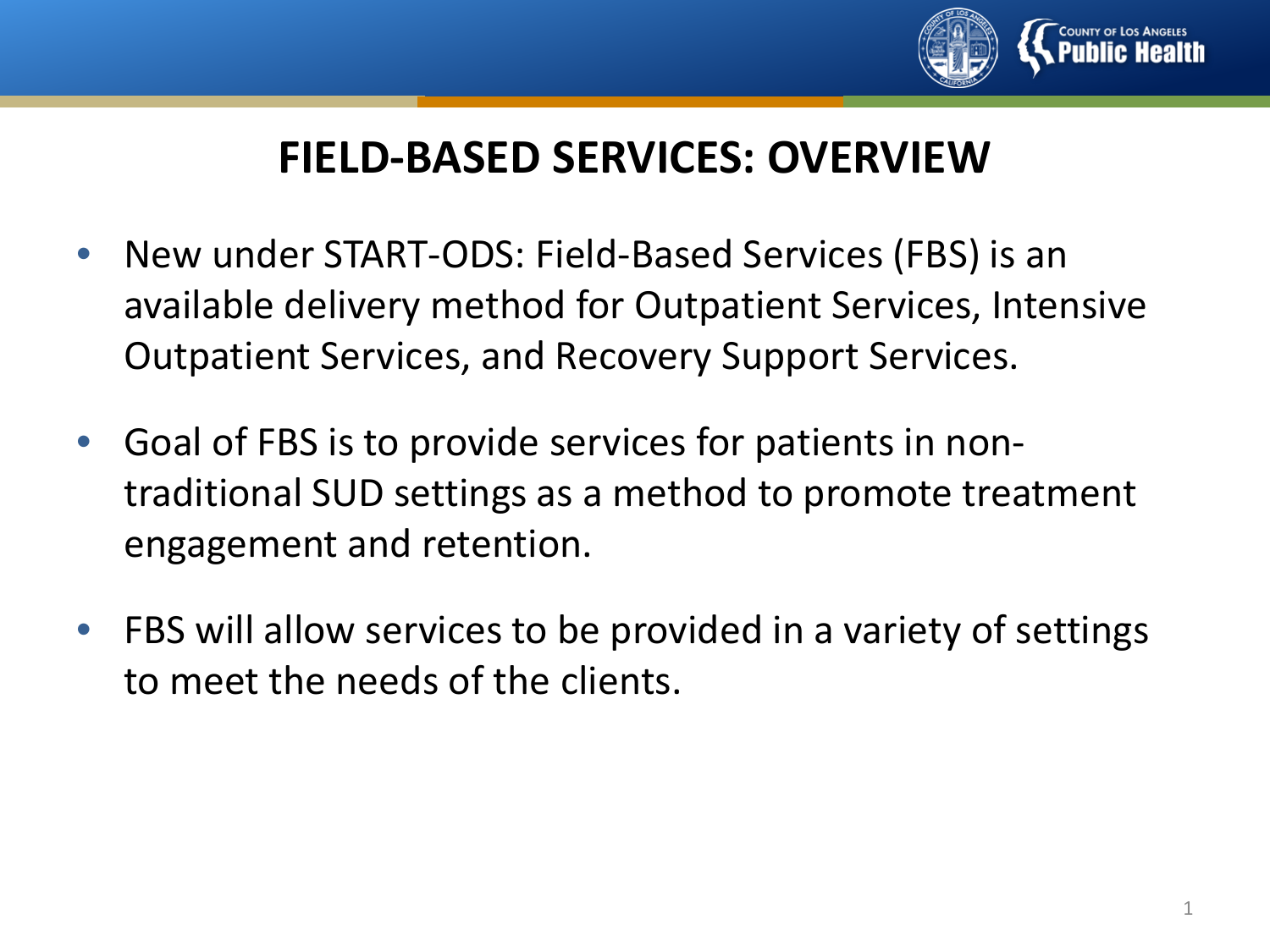

### **FBS: OVERVIEW**

- Beginning June 15, 2017, DPH-SAPC started accepting Work Plan applications for agencies that propose to provide treatment services via FBS.
- DPH-SAPC will review and approve appropriate Work Plans that aim to meet the needs of the proposed populations.
- DPH-SAPC anticipates first round of approved FBS site locations to roll out by the first quarter of Fiscal Year (FY) 2017-2018.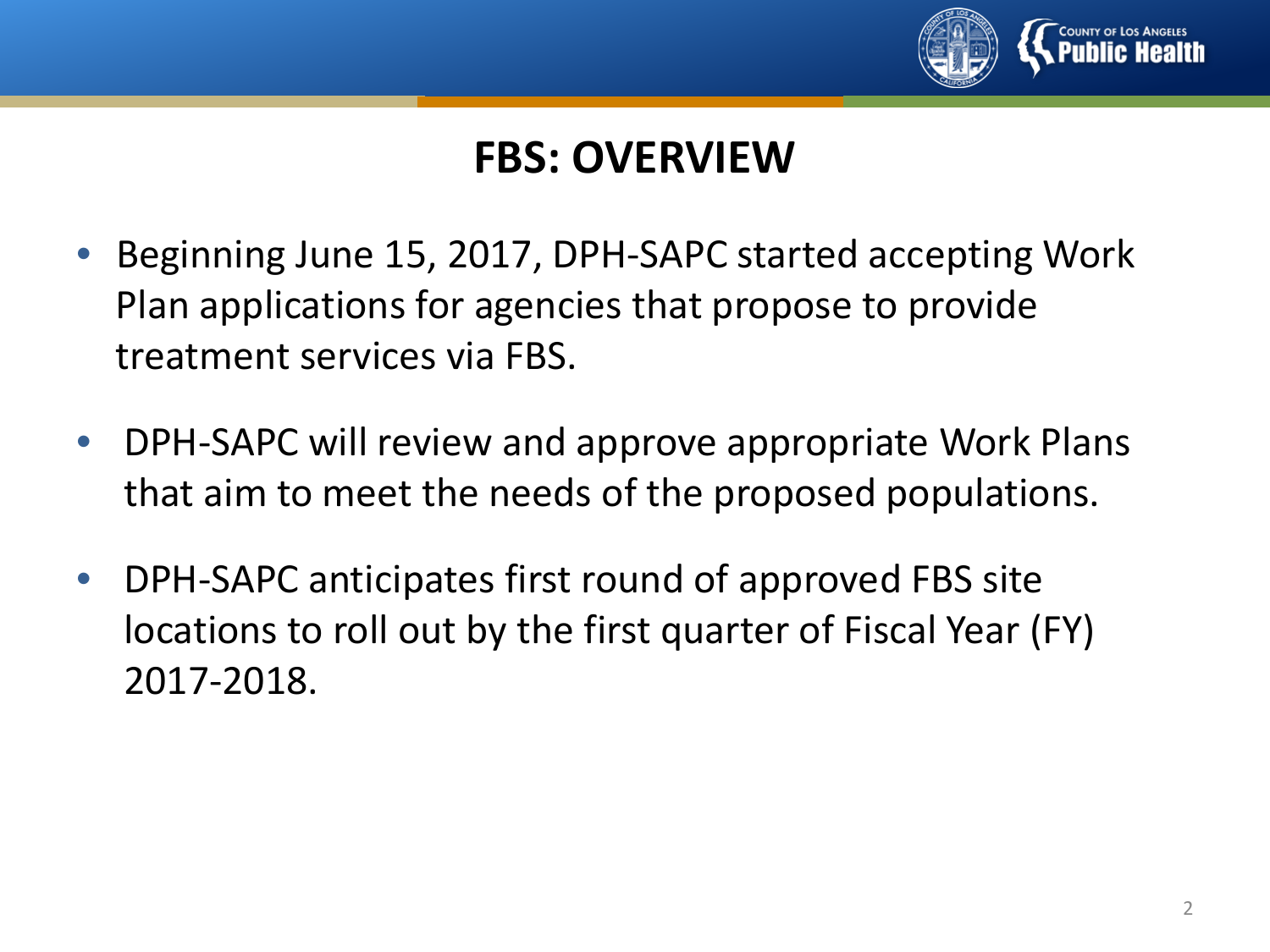

### **FBS: STRUCTURE**



- Contractors proposing FBS must have a main site that is already Drug Medi-Calcertified (DMC-certified) and listed on the SAPC START-ODS contract.
- Proposed FBS sites must be appropriate settings for the delivery of services.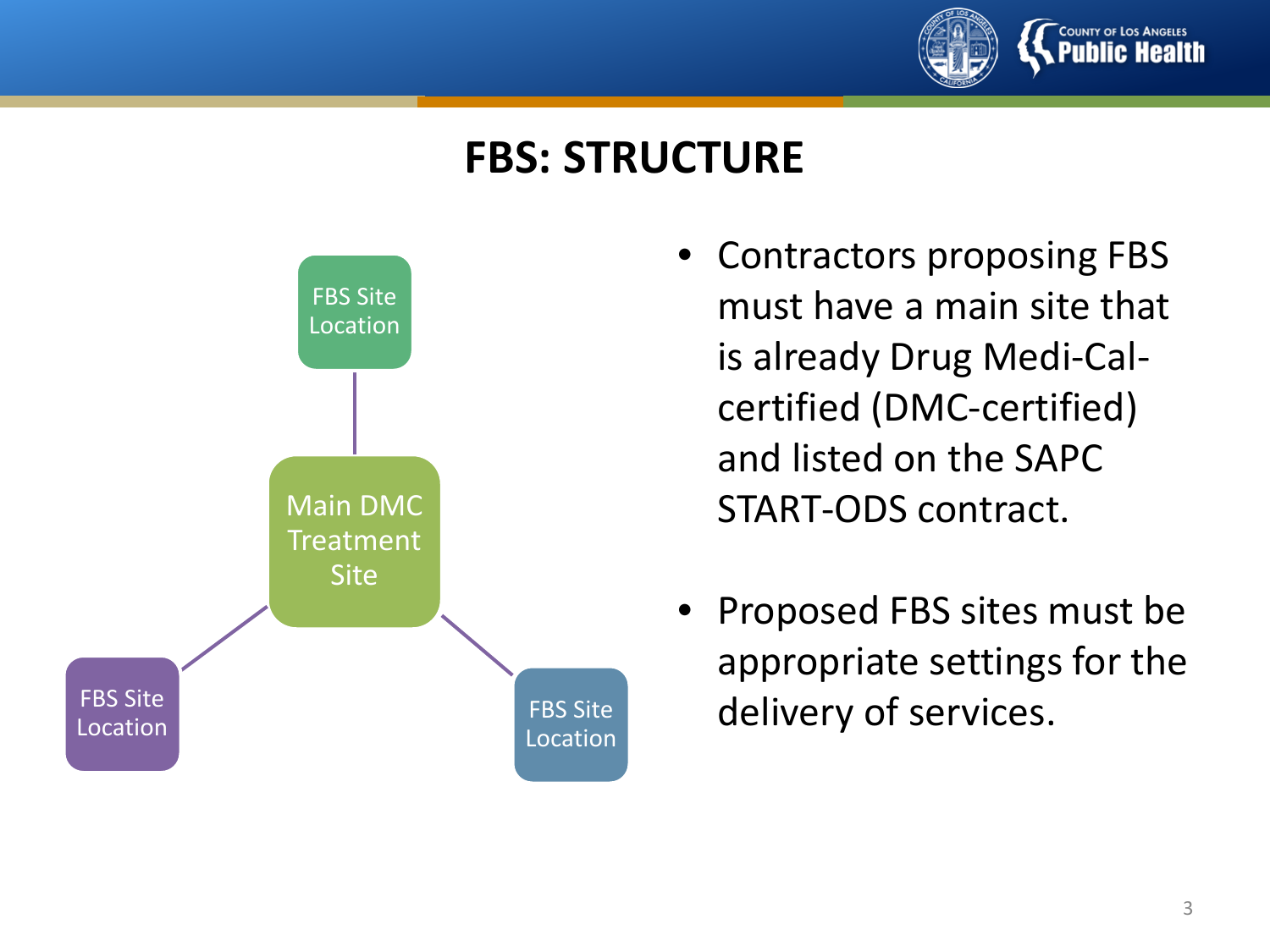

### **FBS: ELIGIBILITY**

- Current DMC-certified SAPC Contractors are eligible to incorporate the FBS benefit into their program.
- As part of the FBS Work Plan review process, proposed new sites would be subjected to a walk-through; sites requiring a walk-through would need approval from SAPC before Contractors can commence FBS.
- Inspections for existing FBS sites will be waived if those sites have already provided SUD treatment services under a SAPC contract; however, providers would need to complete the FBS Work Plan.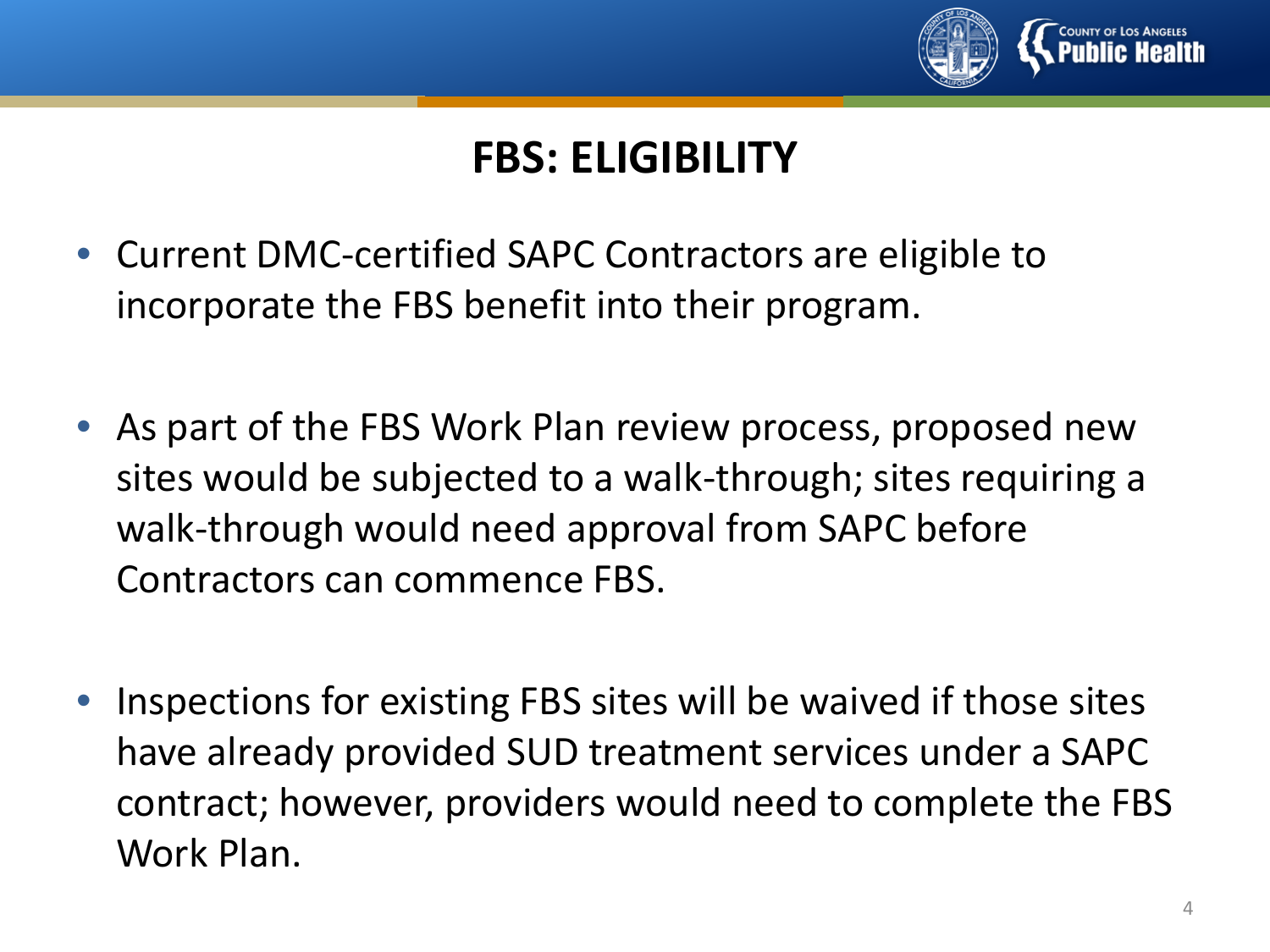

## **FBS WORK PLAN APPLICATION: GENERAL INFORMATION**

- The Work Plan must outline the target population(s) to be served via FBS, experience of the Contractor, and the proposed site location(s) for FBS.
- The Work Plan summary and narrative must be submitted to SAPC for review and approval prior to commencement of FBS.
- Approved Work Plans will become an attachment to the contract and may be revised with SAPC's approval as needed to meet the needs of County residents accessing treatment through FBS.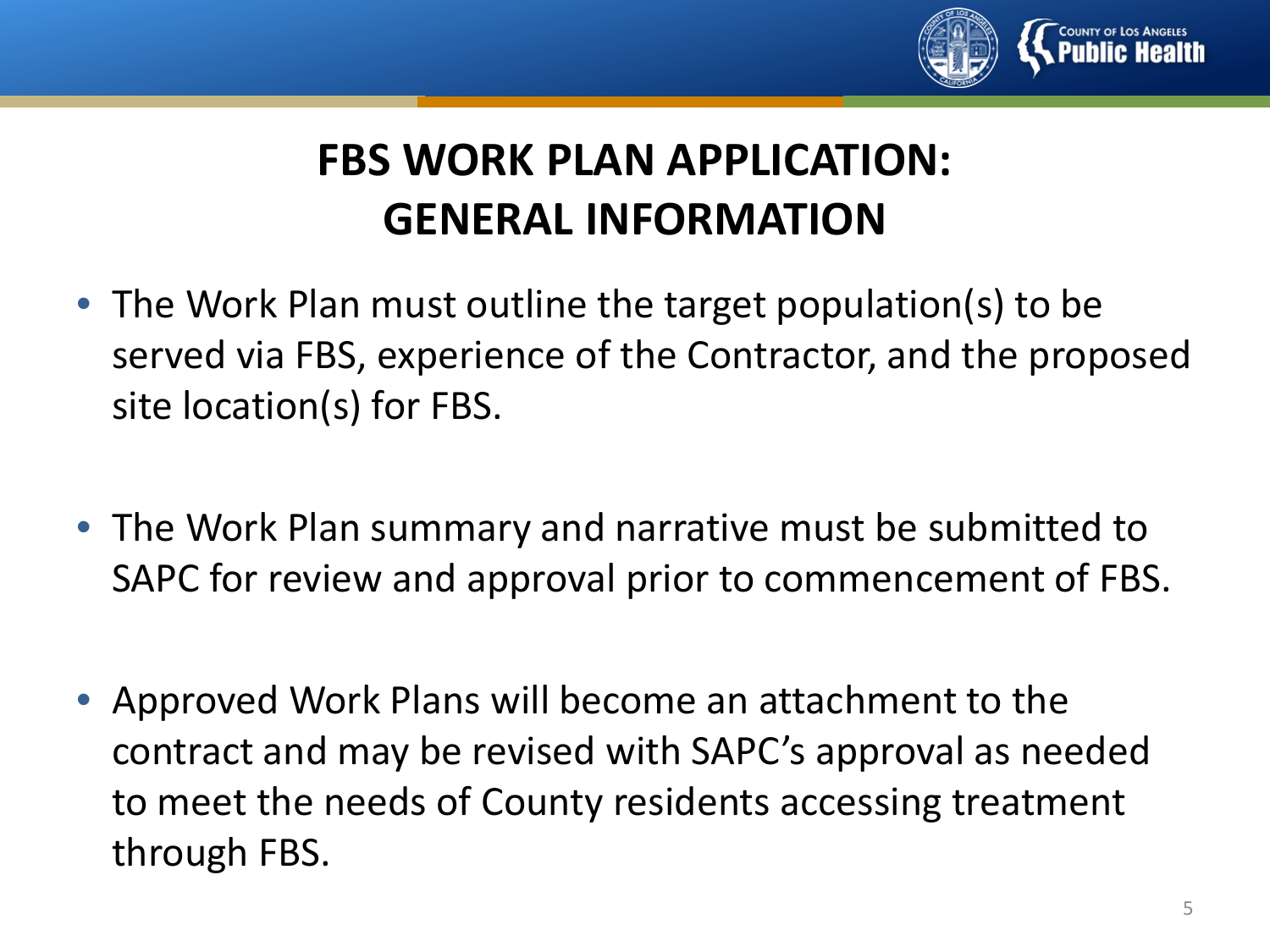

# **FBS WORK PLAN APPLICATION: REQUIRED DOCUMENTS**

- FBS Work Plan summary page
- Supporting narrative to FBS Work Plan summary
- List of proposed site addresses
- Memorandum of Understanding (already established and executed)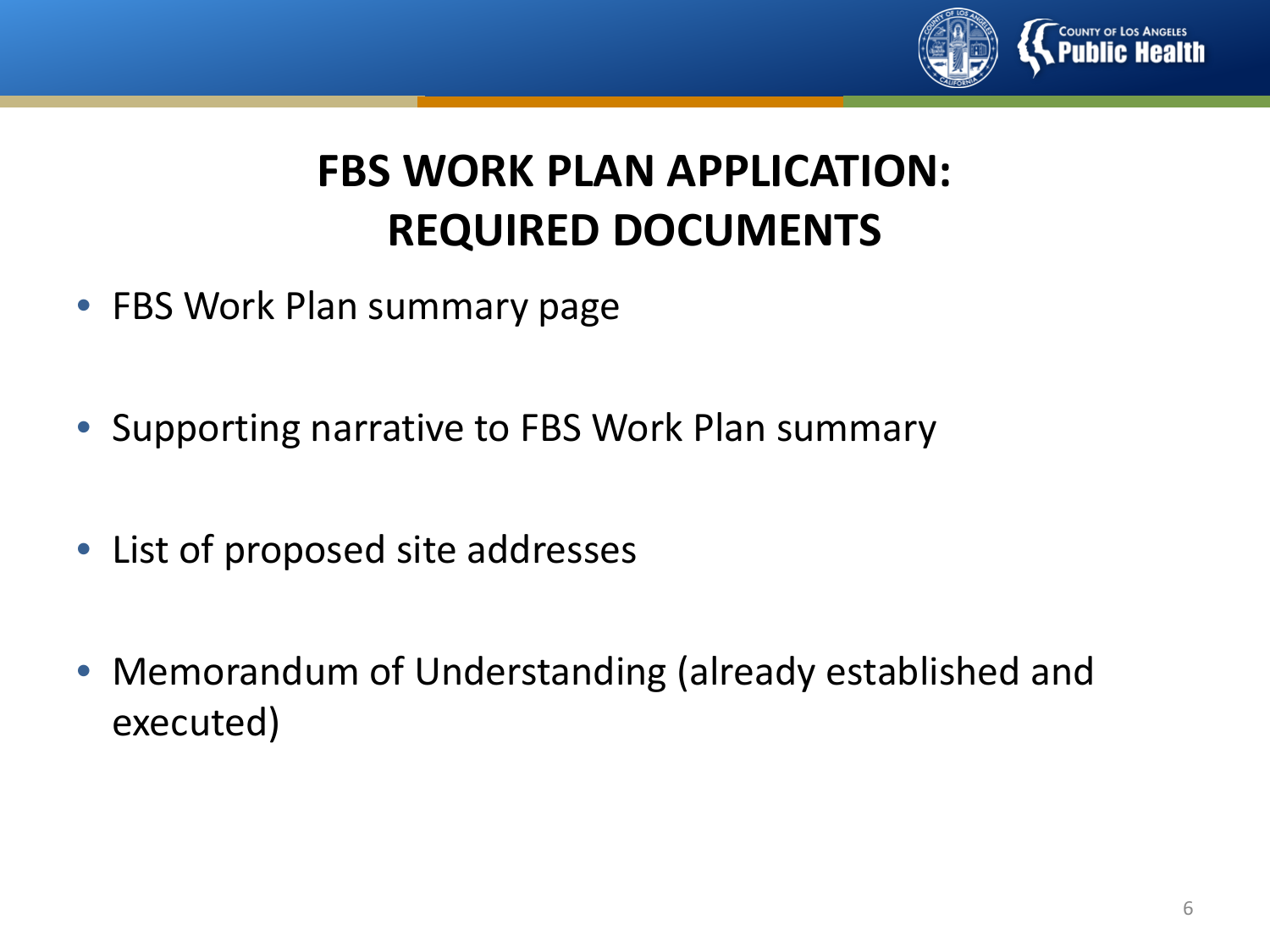

#### **FBS WORK PLAN SUMMARY OVERVIEW**



Attachment II



SUBSTANCE ABUSE PREVENTION AND CONTROL **FIELD-BASED SERVICES WORK I'LAN SUMMARY** 

CONPLETED WORK PLAN SUMMARY AND NARRATIVE MUST BE SUBMITTED TO: Daniel Denis, SAPC Contracts Division at SAP CMonischeribe bilecounts apr of via FAX at (929) 299-7226

| PROVIDER AGENCY INFORMATION                                                                                                                                                                                                                                                                                                                                                                                                                                                                                                                                                                                                                                                                                                                                                                |                                                                                                                                                                                                                                                                                                                                                                                                                                                     |
|--------------------------------------------------------------------------------------------------------------------------------------------------------------------------------------------------------------------------------------------------------------------------------------------------------------------------------------------------------------------------------------------------------------------------------------------------------------------------------------------------------------------------------------------------------------------------------------------------------------------------------------------------------------------------------------------------------------------------------------------------------------------------------------------|-----------------------------------------------------------------------------------------------------------------------------------------------------------------------------------------------------------------------------------------------------------------------------------------------------------------------------------------------------------------------------------------------------------------------------------------------------|
| 1. Program Pauling Name                                                                                                                                                                                                                                                                                                                                                                                                                                                                                                                                                                                                                                                                                                                                                                    |                                                                                                                                                                                                                                                                                                                                                                                                                                                     |
| 2. Now a DMC Carlinal Fundilly Arbitrace.                                                                                                                                                                                                                                                                                                                                                                                                                                                                                                                                                                                                                                                                                                                                                  |                                                                                                                                                                                                                                                                                                                                                                                                                                                     |
| 2. Chank and<br><b>Calculation Plan</b><br>n.<br><b>Busined Work Fire</b>                                                                                                                                                                                                                                                                                                                                                                                                                                                                                                                                                                                                                                                                                                                  | <b>Call More Approximately</b><br><b>Q</b> Public PT H IT EAPC Approval Service Lite                                                                                                                                                                                                                                                                                                                                                                |
| PROPOSED POPULATIONS TO BE SERVED.                                                                                                                                                                                                                                                                                                                                                                                                                                                                                                                                                                                                                                                                                                                                                         |                                                                                                                                                                                                                                                                                                                                                                                                                                                     |
| L-Chamball Patienter                                                                                                                                                                                                                                                                                                                                                                                                                                                                                                                                                                                                                                                                                                                                                                       |                                                                                                                                                                                                                                                                                                                                                                                                                                                     |
| (must allow) a brief memoire of agency suggerience in inseling the gregorant paguintien).<br>□ Anarchia<br><b>D</b> Registered Sec Offenders<br><b>D</b> Hampless<br><sup>1</sup> Car-Concerting Chamber (Martial or Physical Kindish Comittion)<br><b>Call Manifestic Program</b><br>⊡⊶⊶∟                                                                                                                                                                                                                                                                                                                                                                                                                                                                                                 | <b>Call Residents of Runal Assoc</b><br><b>Contract in Austine Secretary Paulis</b><br><b>Ellis Paulan Cara Vaulo</b><br><sup>1</sup> Program and Pastgarton Warrant<br><b>B</b> School-Bound Vauch<br>Vació la Alternativa Sabani Plasarraria.                                                                                                                                                                                                     |
| <b>ABULT FORULATIONS</b><br>⊡ мын эне<br><b>City Chevrolet Adventure</b><br><b>Di Males</b><br><b>Difference</b><br><b>D</b> Transportion                                                                                                                                                                                                                                                                                                                                                                                                                                                                                                                                                                                                                                                  | <b>VOLTH POPULATIONS</b><br><b>Co., Yasih aga, 12-17</b><br><sup>2</sup> Young Adults, 1960<br>ுக்க<br>D. Araba<br><b>D</b> Temperate                                                                                                                                                                                                                                                                                                               |
| PROPOSED FOS SETTINGS                                                                                                                                                                                                                                                                                                                                                                                                                                                                                                                                                                                                                                                                                                                                                                      |                                                                                                                                                                                                                                                                                                                                                                                                                                                     |
| <b>By ABULT FORULATIONS</b><br>Chestinal that aggly: (must alleah a fail of gregoussilatio soldmasses)<br><b>El Antonio Germani</b><br><b>D</b> Section Conseilings<br><b>D.</b> Parked Conflict Health Centers<br>□ Segitimates<br><b>D.</b> Severally arrive<br><b>El tento prime County</b><br><b>Biogenerial Mental Health (2004) allowable</b><br><b>El Cagarimeri el Hasile Services (CHE) sinosignegami es las llites</b><br><b>Biogenerial Polatic Are Office</b><br><sup>1</sup> Department of Children and Partly Services Offices.<br><sup>1</sup> Department of Public Sector Services Offices<br>$\Box$ Permanent Heading State (E.g., permanent supportive heading, guide heading,<br>da).<br>$\Box$ Heritz Hawing Size (E.g., Formisse shelters, installered hawing, six.). | <b>BL. YOUTH POPULATIONS</b><br>Chestinal that apply: (must alleah a failed prepared alle settimazes)<br><b>Call Youth homeless shallens</b><br>□ Geopheras<br><b>D</b> Community furthy method<br><b>D. According Lawrence</b><br><b>Gegenhavening Children and Partity Services Citizens</b><br><b>D.</b> Proteins of an description is the<br>D Las Argeles County Office of Biscopher Alemanics sites<br><b>El 245 agosto interiores</b><br>⊡⊶⊶ |
| <b>HIGHORSED FREE SERVICES</b>                                                                                                                                                                                                                                                                                                                                                                                                                                                                                                                                                                                                                                                                                                                                                             | PROPOSED SERVICES PLANNING AREA TO BE SERVED                                                                                                                                                                                                                                                                                                                                                                                                        |
| . What I hald Kasaal Kuryhan, deur floo pragmam properus ta provident<br><b>Q</b> Delgation Counseling Services<br><b>Q</b> Interactor Colgariant Counseling Senders<br><b>B. Summey Support Services</b><br><b>CONTRACTOR ESPECTE</b>                                                                                                                                                                                                                                                                                                                                                                                                                                                                                                                                                     | What Survive Planning Ama (SPA) three the program propose to serv<br>⊡ anski<br>⊟ знас<br>⊟ ess<br>⊟ arse<br>பை<br><b>DI BRAT</b><br>El anos<br>D awa                                                                                                                                                                                                                                                                                               |
| 1 West glassgymmitty DRHSAPC 200 genting builty reduc-<br>D. Furthy makes surgicial an antiagground _<br><b>Q</b> Calculage and for PES implementation _                                                                                                                                                                                                                                                                                                                                                                                                                                                                                                                                                                                                                                   | 5. Against Authorized Individual.                                                                                                                                                                                                                                                                                                                                                                                                                   |
| <b>B</b> Centerly DRY-ELFG. Research deviate                                                                                                                                                                                                                                                                                                                                                                                                                                                                                                                                                                                                                                                                                                                                               | <b>Eignations</b>                                                                                                                                                                                                                                                                                                                                                                                                                                   |

Link:<http://publichealth.lacounty.gov/sapc/NetworkProviders/Forms.htm>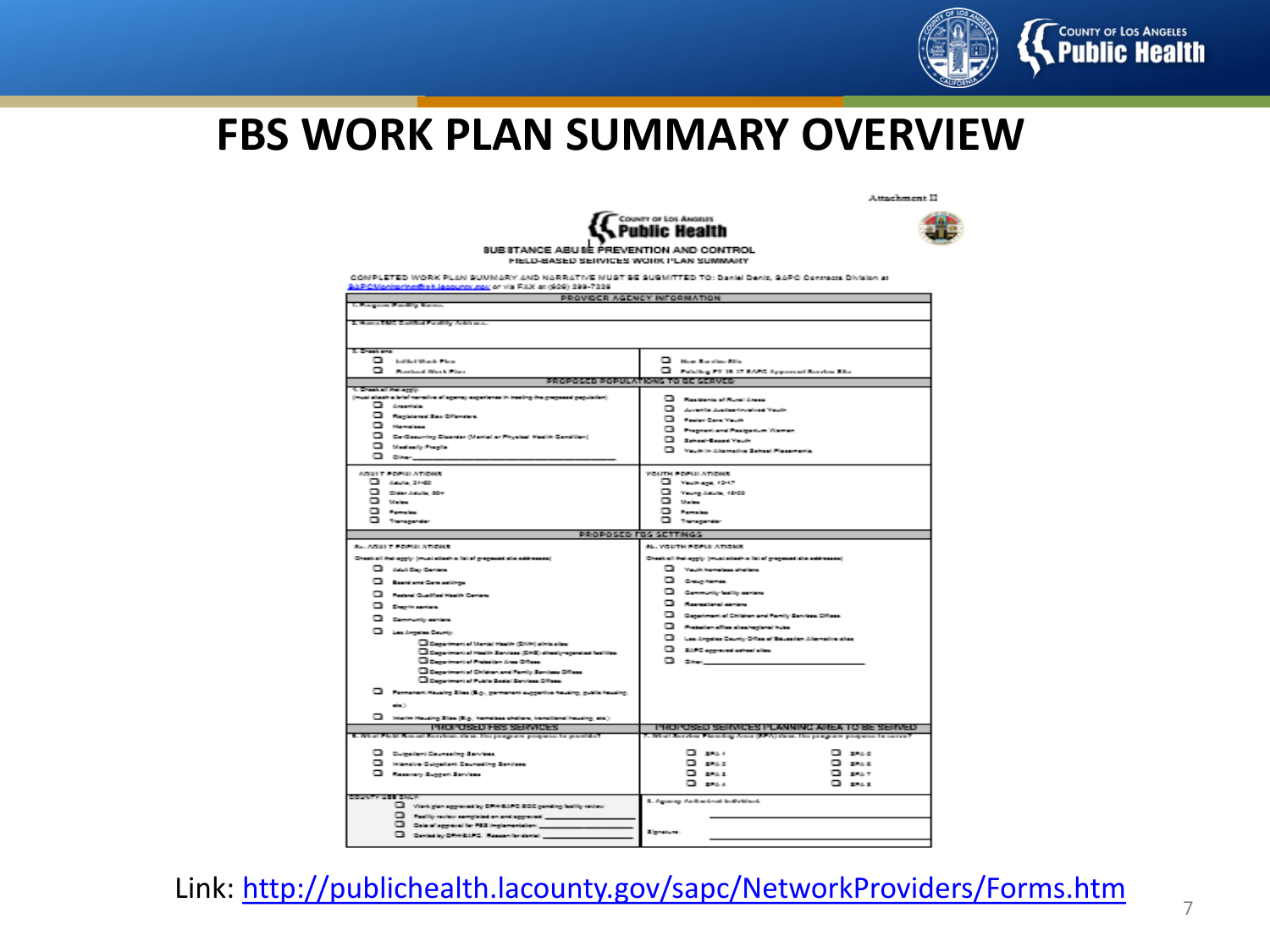

# **FBS WORK PLAN APPLICATION: SUPPORTING NARRATIVE INFORMATION**

- Service Modality
	- Service modality to be provided (i.e., Outpatient Services, Intensive Outpatient Services, and Recovery Support Services)
- Staff Experience
	- Years/type of experience Contractor has serving the proposed population
- Staff Availability
	- Days/hours of operation at FBS locations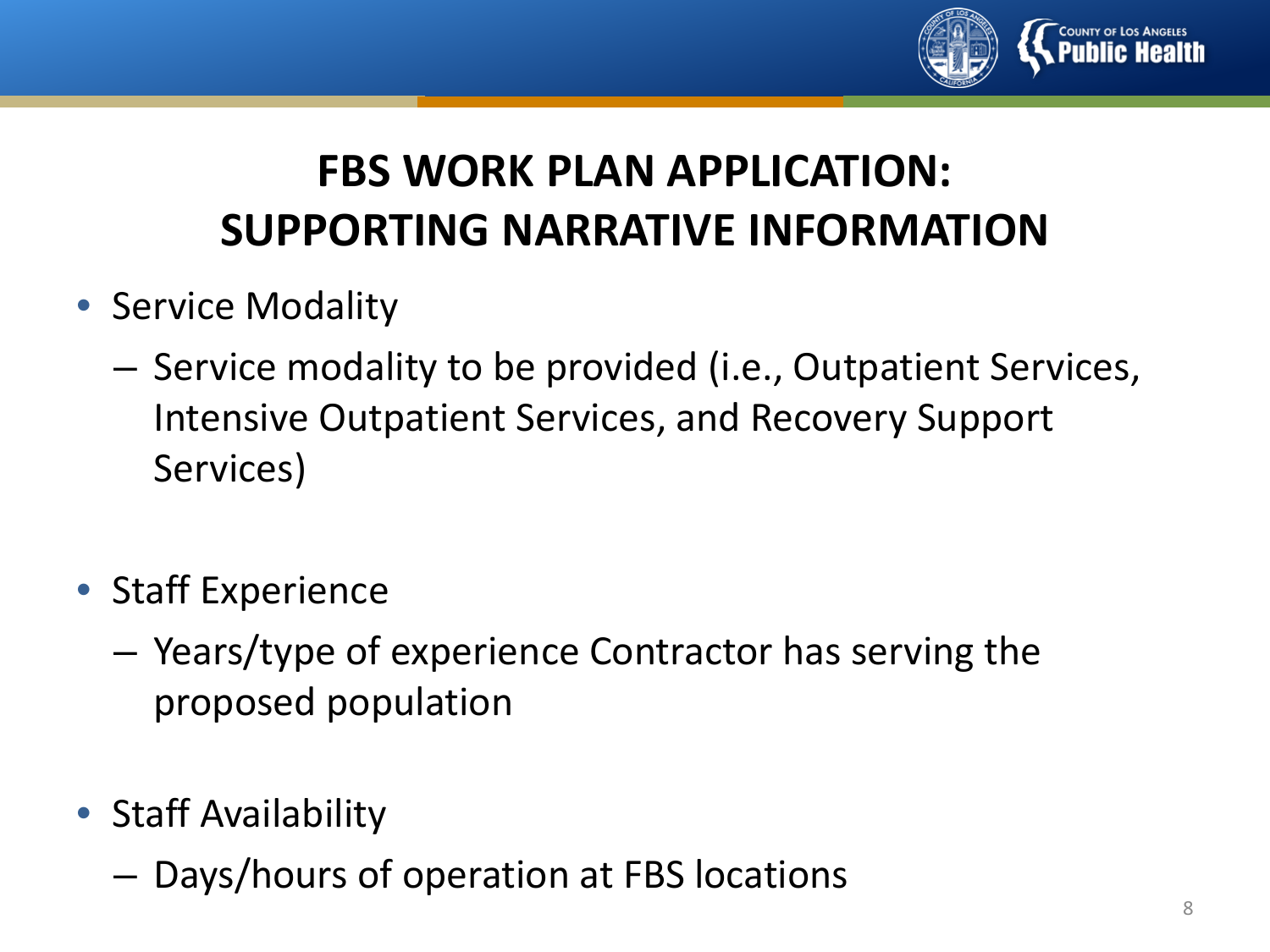

# **FBS WORK PLAN APPLICATION: SUPPORTING NARRATIVE INFORMATION**

- Process for meeting service expectations
	- E.g., culturally competent services, case management, and evidenced-based practices
- Adherence to confidentiality rules and regulations in an FBS service site
- Additional information to support the justification for FBS, as needed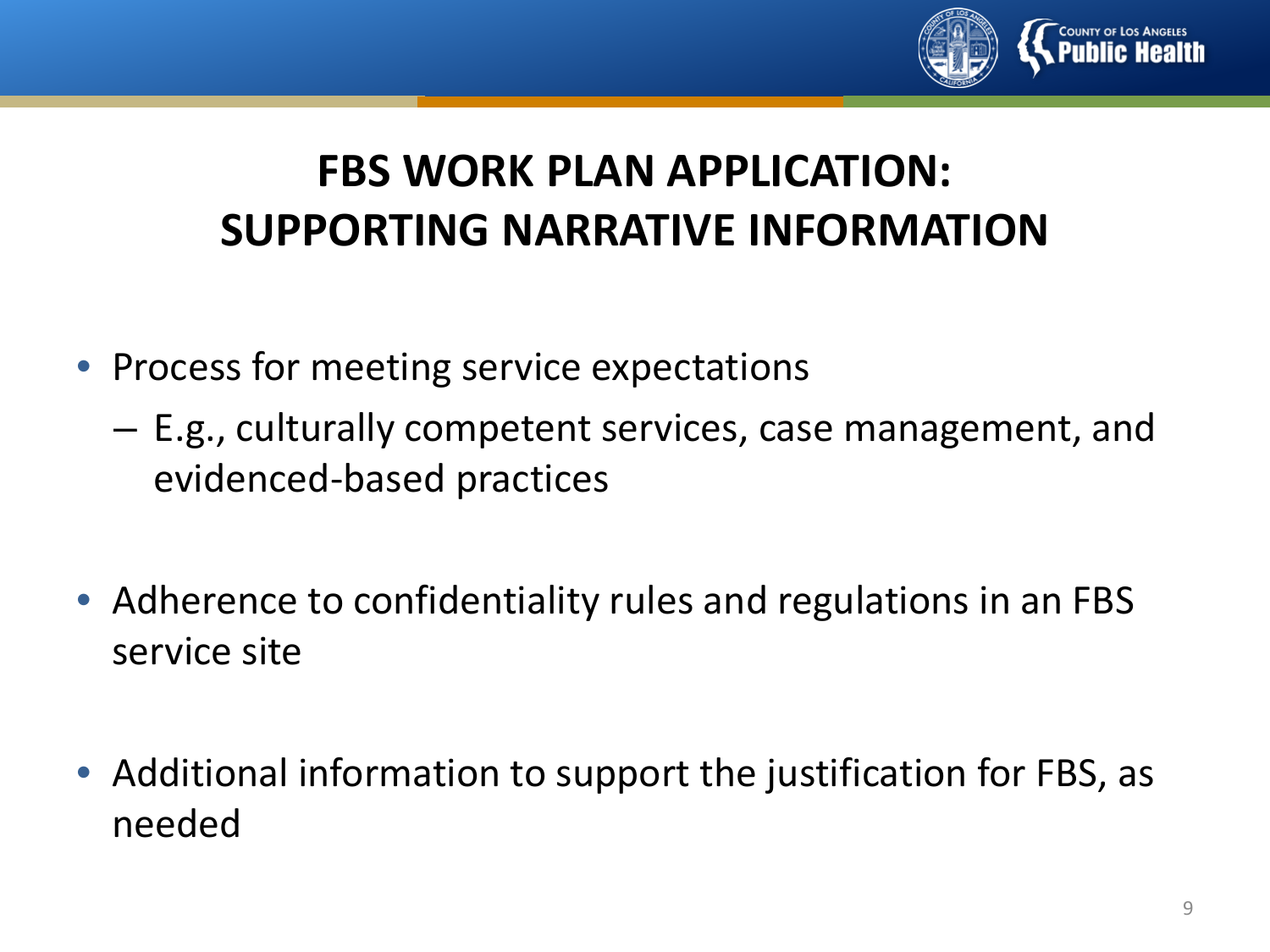

### **FBS WORK PLAN APPLICATION: TIPS**

- Read all FBS documents (i.e., SAPC Bulletin No. 17-03-START and attachments) to ensure Contractors follow directions
- Demonstrate that you can provide services to specialized populations
- Submit well-written applications
	- Provide required and sufficient information
	- Be concise (Narrative has 3-page maximum)
	- Proofread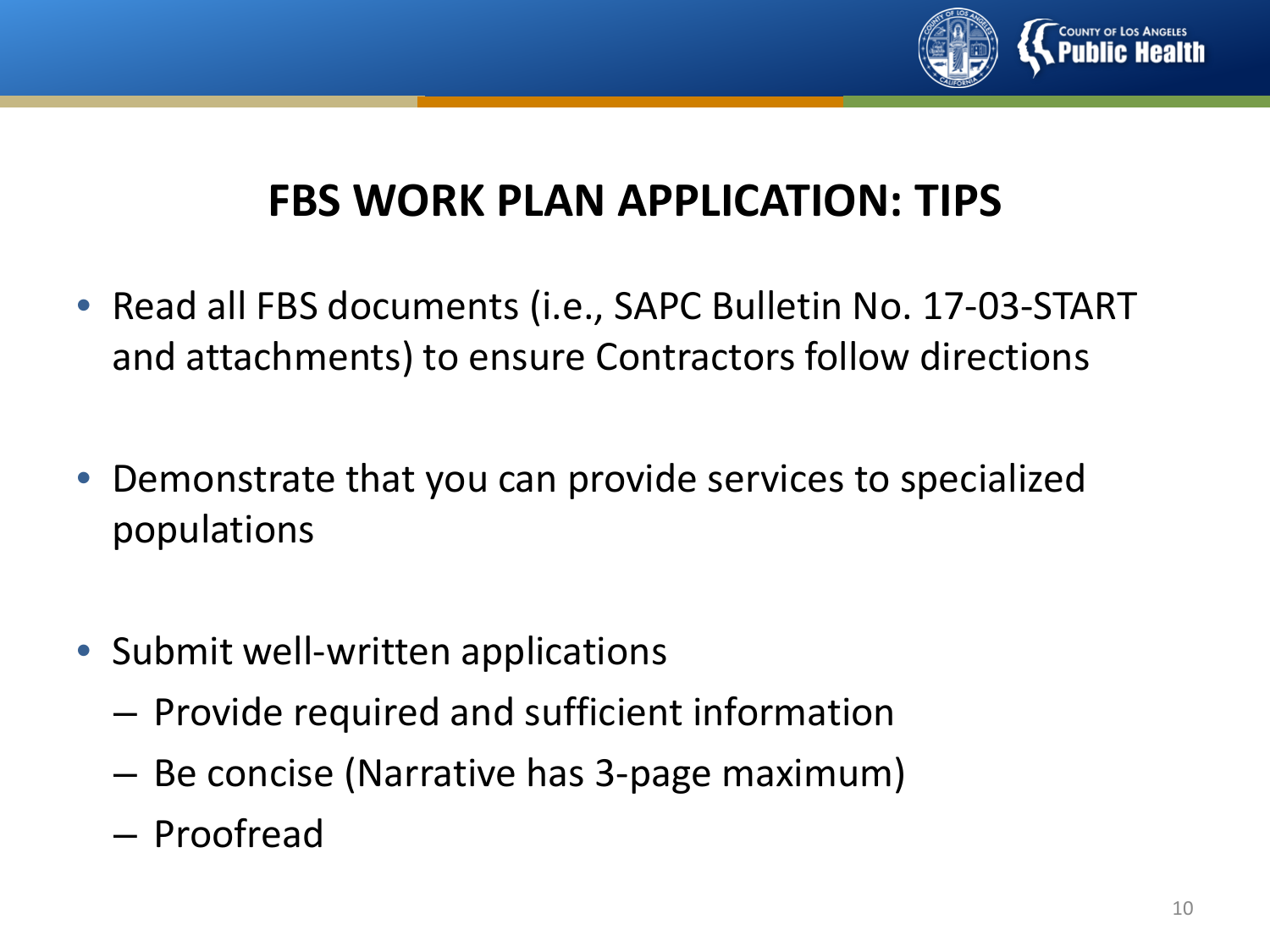

### **FBS WORK PLAN APPLICATION: TIPS**

- Reasons for denied Work Plans
	- Incomplete forms or missing/insufficient narratives
	- Summary page not matching the experience in narrative
	- Lack of demonstrated experience with target populations proposed
	- Inappropriate proposed settings that will prevent adherence to confidentiality rules and regulations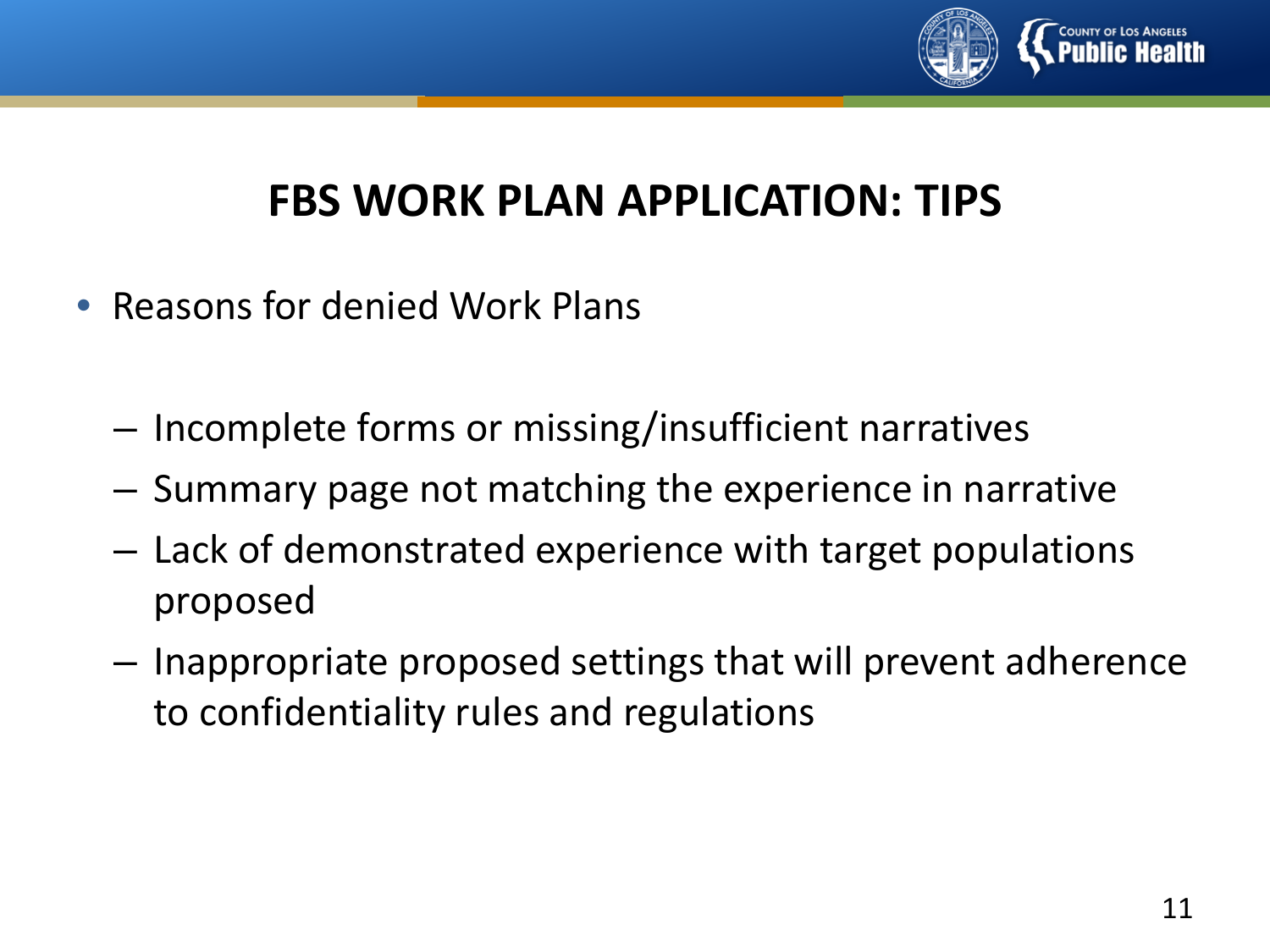

### **FBS: COMMONLY ASKED QUESTIONS**

- **1) Question**: Can Contractors provide services at a client's residence? **Answer:** No, in Year 1, single family residences will not be allowable FBS locations. SAPC will revisit this option in the future.
- **2) Question**: Can Contractors utilize FBS at their own service site while the site is pending DMC certification?

**Answer**: No, FBS cannot be used in lieu of an agency site receiving DMC certification. FBS are intended to be used at sites that are not directly operated by the Contractor.

**3) Question**: Does the FBS site location need to be DMC-certified? **Answer:** The host site does not need to be DMC-certified. The Contractor proposing to conduct services must be tied to a DMC-certified site that is contracted by SAPC.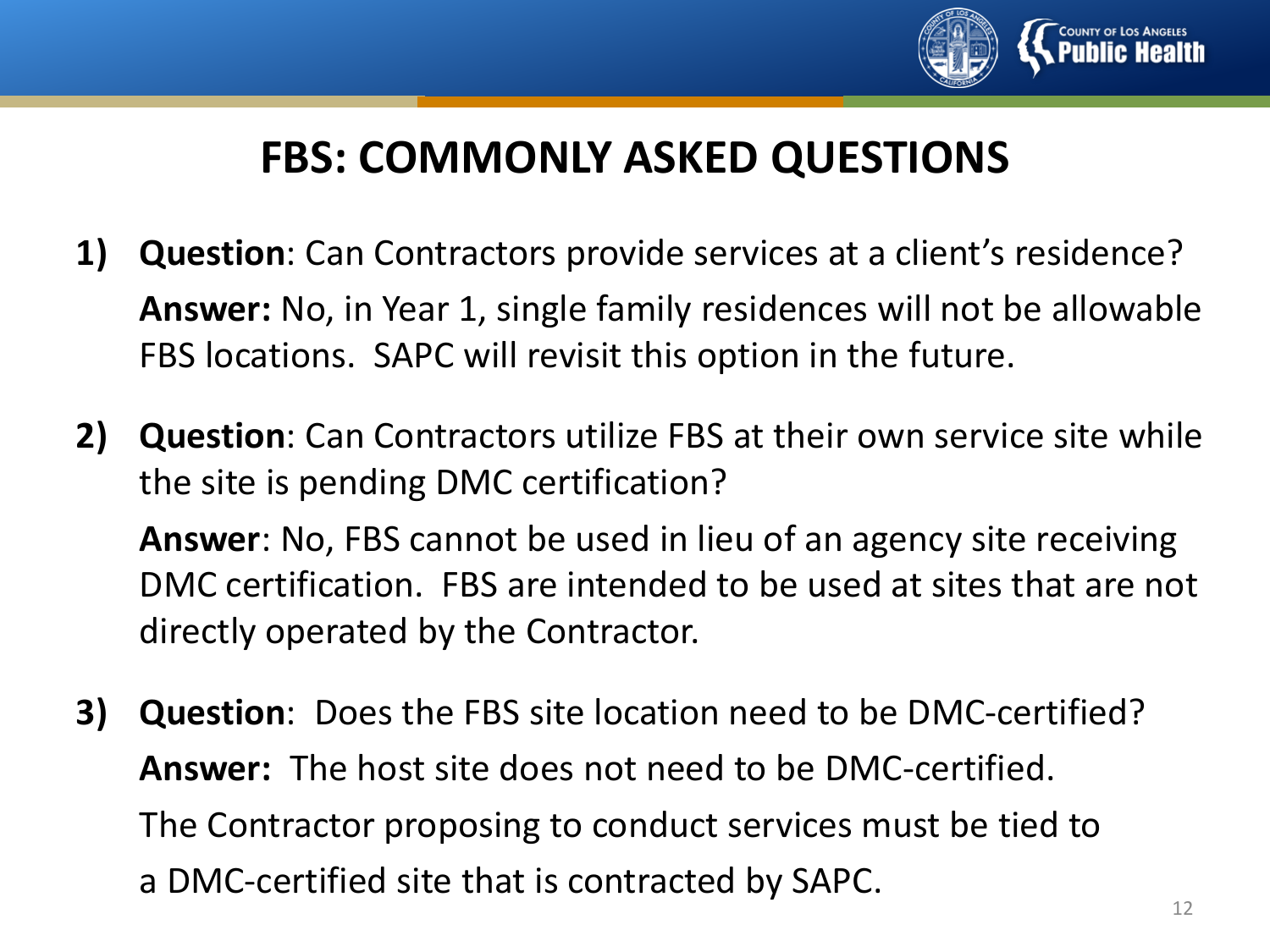

### **FBS: COMMONLY ASKED QUESTIONS**

- **4) Question**: Can a Contractor conduct FBS in an in-custody setting? **Answer**: No, DMC does not cover in-custody treatment services, therefore FBS are not allowable in-custody.
- **5) Question**: Can Contractors propose to serve other target populations not listed on the Work Plan summary page?

**Answer:** Yes, there is an "Other" option for target populations, however the Contractor will need to include in the narrative the justification to serve proposed target population and the Contractor's experience to be able to meet proposed target population's need.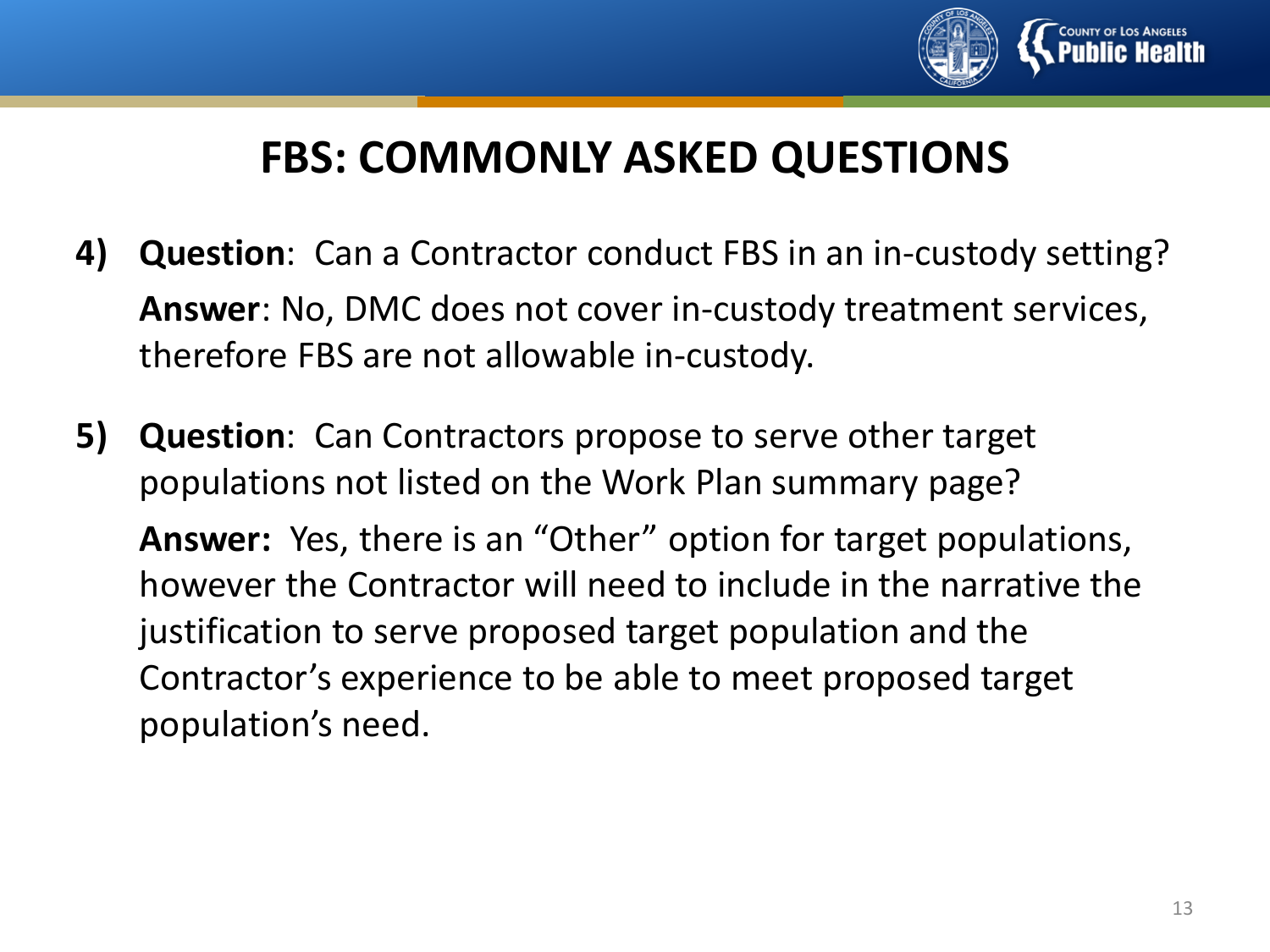

### **FBS: COMMONLY ASKED QUESTIONS**

- **6) Question**: Can Contractors conduct all service components of Outpatient and Intensive Outpatient via FBS? **Answer**: Yes, all Outpatient Services and Intensive Outpatient Services in addition to Recovery Support Services are allowable at approved FBS sites.
- **7) Question**: In regards to school locations, are providers limited to only Los Angeles County Office of Education (LACOE) sites? **Answer:** No, there is an "Other" option for service site locations, which may include other proposed school sites with executed MOUs.